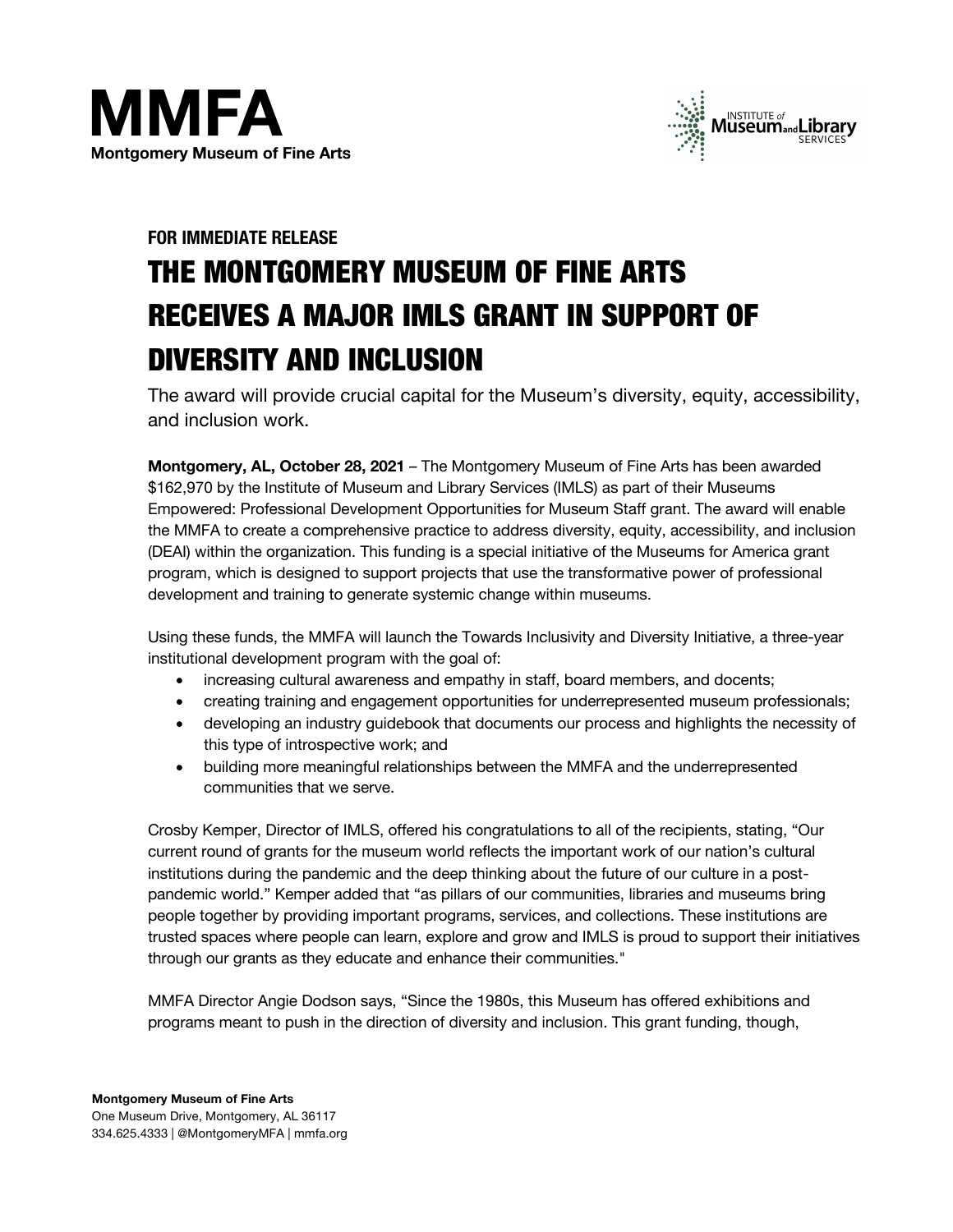positions us to expand our commitment to this work exponentially. Our partners and planned actions will help us better understand our internal history and correct the current culture so that it bends more towards justice. It is our hope that doing that work allows us to engage with the community at its heart and to have them engage more fully in the life of the Museum."

MMFA Board President Cathy Martin adds, "As diversity and inclusion work is a priority of my administration, I could not be more pleased that the Museum sought this grant and has been selected as one of just 23 museums across the US to receive Museums Empowered support from the IMLS. And to be the only museum in the Southeast...and to be in the company of some of our nation's greatest cultural institutions...that just speaks to the strength of the program that the staff has created for vital Board and staff work as well as to the importance of that work happening here in Montgomery, AL—the intersection of the Cradle of the Confederacy and the Birthplace of the Civil Rights Movement<sup>"</sup>

The Initiative will begin with a public program that helps our community understand some of the MMFA's recent DEAI efforts to acquire artwork for its permanent collection. On Wednesday, November 3 at noon, and on Saturday, November 13 at 11 AM, the MMFA will host *Embracing Diversity*, a program centered around the increasing diversity of the Museum's collection. During these times, MMFA curators Margaret Lynne Ausfeld and Jennifer Jankauskas, Ph.D., will lead gallery talks discussing how our recent acquisitions—such as Amy Sherald's *Handsome* (2020) and Cheonae Kim's *Barb Bondy* (2018) acquired earlier this year and Thornton Dial Sr.'s *Lost Americans* (2008) acquired in 2019—help the MMFA tell the broader Alabama story. The event is free to attend, but registration is required. Learn more and register at mmfa.org.

#### **FOR YOUR SAFETY | COVID-19**

We remain committed to serving our members and visitors safely and responsibly, especially during the COVID-19 pandemic.

To this end: **Face masks are required for all visitors** over the age of five to comply with the City of Montgomery mandate. **Social distancing is encouraged** and indicated by signage throughout the Garden and the Galleries. Following CDC and ADPH guidelines, we have increased the frequency that we **clean and disinfect high-touch areas**. Additionally, hand sanitizer is readily available for visitors. If you feel sick or have possibly been exposed to COVID-19 in the last fourteen (14) days, please visit another time.

#### **MMFA BACKGROUND**

The Montgomery Museum of Fine Arts was founded in 1930 by a group of local artists as a place for both exhibiting art and a space for art education. The original intentions of our founders—to exhibit and teach—continue to inspire and inform every action and activity here at the Museum. Since 1988, the MMFA has shared the 175-acre Blount Cultural Park with our partners across the lake at the celebrated Alabama Shakespeare Festival.

Today's MMFA visitors stroll through art-studded grounds and permanent collection galleries. They see compelling changing exhibitions and learn about art by playing in our interactive gallery, ArtWorks;